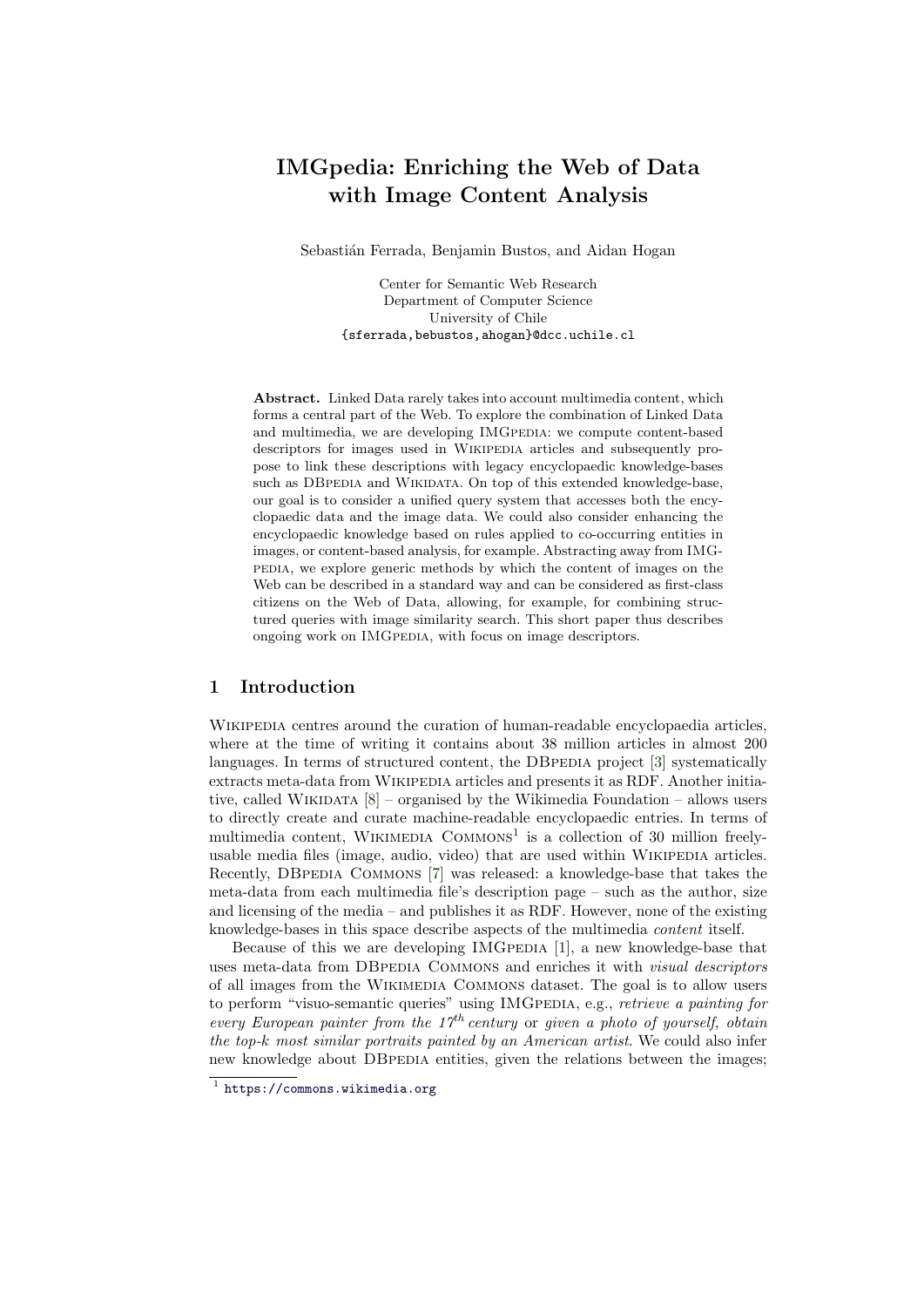e.g, if two entities of type dbo:Person share an image (or they are very similar), we could infer, with some given likelihood, that they have met. Our general goal is to investigate methods by which descriptors of the content of images – not just their meta-data – can be integrated with the Web of Data in a standard way.

In previous work  $[1]$ , we proposed the general goals of IMGPEDIA. This paper is a brief progress update: currently we are downloading the images from WIKIMEDIA, computing the visual descriptors for each image, and creating the image entities that will be linked with existing encyclopaedic knowledge-bases. We thus propose a set of existing multimedia algorithms for extracting descriptors from images, describe their applications, and provide reference implementations in various programming languages such that they be used as a standard way to (begin to) describe images on the Web of Data. We provide some initial results on computing descriptors for the images of Wikimedia Commons, we describe some of the technical engineering challenges faced while realising IMGPEDIA, and we outline future plans.

#### 2 Reference Implementations for Visual Descriptors

Aside from simply providing the URL of an image, we wish to compute visual descriptors for each image. These descriptors are vectors produced after performing different operations over the matrix of pixels in order to obtain certain features, such as color distribution, shapes and textures. Later, those vectors are stored as a part of a metric space in which similarity search can be performed. We are considering four different image descriptors which we have already implemented in Java, Python and  $C_{++}$ , and we have proven to give equivalent results among different languages over a dataset of 2800 Flickr images. The first three descriptors require a preprocessing step, which is to convert the image to greyscale using intensity  $Y = 0.299 \cdot R +$  $0.587 \cdot G + 0.114 \cdot B$ , where R, G and B are the values of each color channel: red, green and blue, respectively. The four descriptors we compute are:

- Gray Histogram Descriptor: images are partitioned in a fixed amount of blocks. Per each block a histogram of gray intensity is computed; typically intensity takes 8 bit values. Finally, the descriptor is the concatenation of all histograms.
- Oriented Gradients Descriptor: image gradient is calculated via convolution with Sobel kernels [\[6\]](#page-3-4). A threshold is then applied to the gradient, and for those pixels that exceed it, the orientation of the gradient is calculated. Finally, a histogram of the orientations is computed and is used as the descriptor.
- Edge Histogram Descriptor: for each  $2 \times 2$  pixel block, the dominant edge orientation is computed (horizontal, vertical, both diagonals or none), where the descriptor is a histogram of these orientations [\[4\]](#page-3-5).
- DeCAF7: a Caffe neural network pre-trained with the Imagenet dataset [\[2\]](#page-3-6) is used. To obtain the vector, each image is resized and ten overlapping patches are extracted; each patch is given as input to the neural network and the last self-convolutional layer of the model is extracted as a descriptor, so the final vector is the average of the layers for all the patches [\[5\]](#page-3-7).

The implementations and their dependency/compilation documentation can be found at <https://github.com/scferrada/imgpedia> under GNU GPL license.

# 3 Performance Evaluation of Descriptors

In order to build the knowledge-base, preliminary steps must be done. First of all, it is necessary to obtain a local copy of the Wikimedia Commons image dataset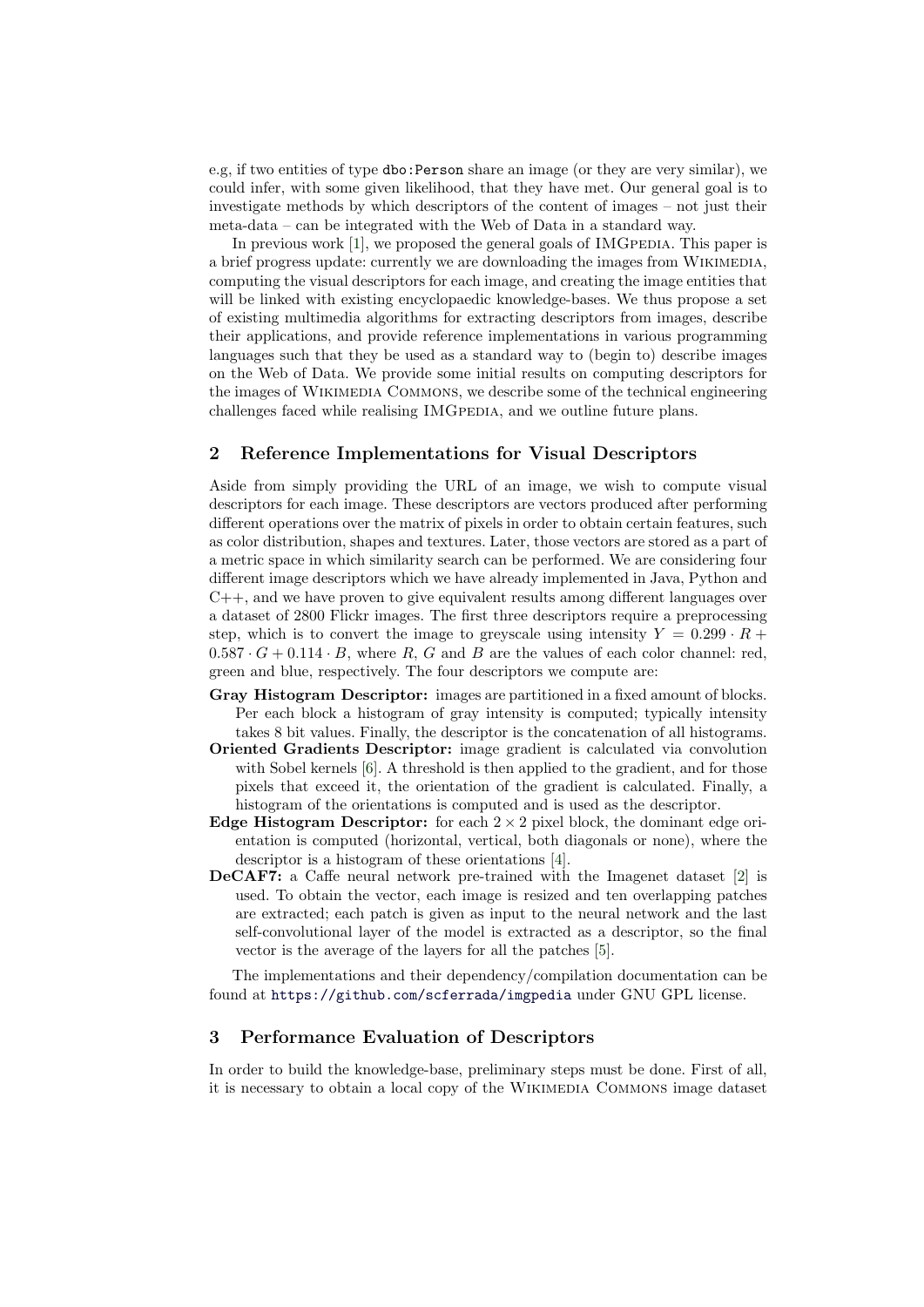| Descriptor | Average time per image  ms |             |
|------------|----------------------------|-------------|
|            | Single Thread              | Multithread |
| <b>GHD</b> | 119.4                      | 10.4        |
| <b>HOG</b> | 477.7                      | 25.7        |
| <b>EHD</b> | 729.1                      | 42.1        |
| DeCAF7     | 3634.8                     | 3809.7      |

<span id="page-2-0"></span>Table 1. Descriptor calculation benchmark

so we can keep IMGPEDIA updated in the future. To do so, WIKIMEDIA provides an rsync-protocol server for downloading the ∼21TB of images of the dataset. Currently we have downloaded about ∼19TB at an average speed of ∼550GB per day, corresponding to ∼14 million images downloaded from a total of ∼16 million. Each image is stored locally, along with its four descriptors.

We benchmarked the computation of descriptors in order to know the time such extraction will take. Experiments were performed on a machine with Debian 4.1.1, a 2.2 GHz (24 core) Intel(r) Xeon processor, and 120 GB of RAM. We computed the descriptors for a sub-folder of the Wikimedia Commons dataset, containing 57,377 images. The process is comprised of three steps: read the image and load it into memory, extract the descriptor itself and save the vector on disk. Two experiments were performed, one using a single execution thread and the other using 28 threads, where each thread handles an image at a time. The neural network for DeCAF7 was used in CPU mode (rather than GPU mode).

Results are shown in Table [1,](#page-2-0) where we see that DeCAF7 is the most expensive descriptor to run. While we can see an improvement of one order of magnitude in calculation time for the first three descriptors, DeCAF7 does not benefit: the Caffe implementation for neural networks already uses multithreading for its computation on a single image, so assigning different images to different threads gives a slight overhead since multiple cores are already being exploited. On the present hardware, we estimate it would take ∼1.8 years to run DeCAF7 over all 16 million images; hence, we will have to select a subset of images on which to run this descriptor.

### 4 Next Steps

 $Linking$  IMGPEDIA with DBPEDIA, WIKIDATA, etc. To complete our knowledgebase and be able to infer new relations, we must combine these visual descriptors with the semantic entities of DBPEDIA and WIKIDATA. For this, we must extract the links between the articles and the images that they use since they are not present in DBPEDIA COMMONS and only present in DBPEDIA for some images. This is an ongoing effort in which we are researching the possible options to perform this task: we hope to exploit the WIKIMEDIA dumps, either to derive this information directly, or to parse it from the articles themselves. Subsequent to this, we wish to investigate using descriptor-based user-defined-functions in SPARQL to enable visuo-semantic queries that combine, e.g., image similarity with knowledge-base queries.

Efficient algorithms for finding relations between similar images To facilitate querying IMGPEDIA, we propose to compute static relationships between images; e.g., if two images have a descriptor distance that tends to 0, then we can state that those